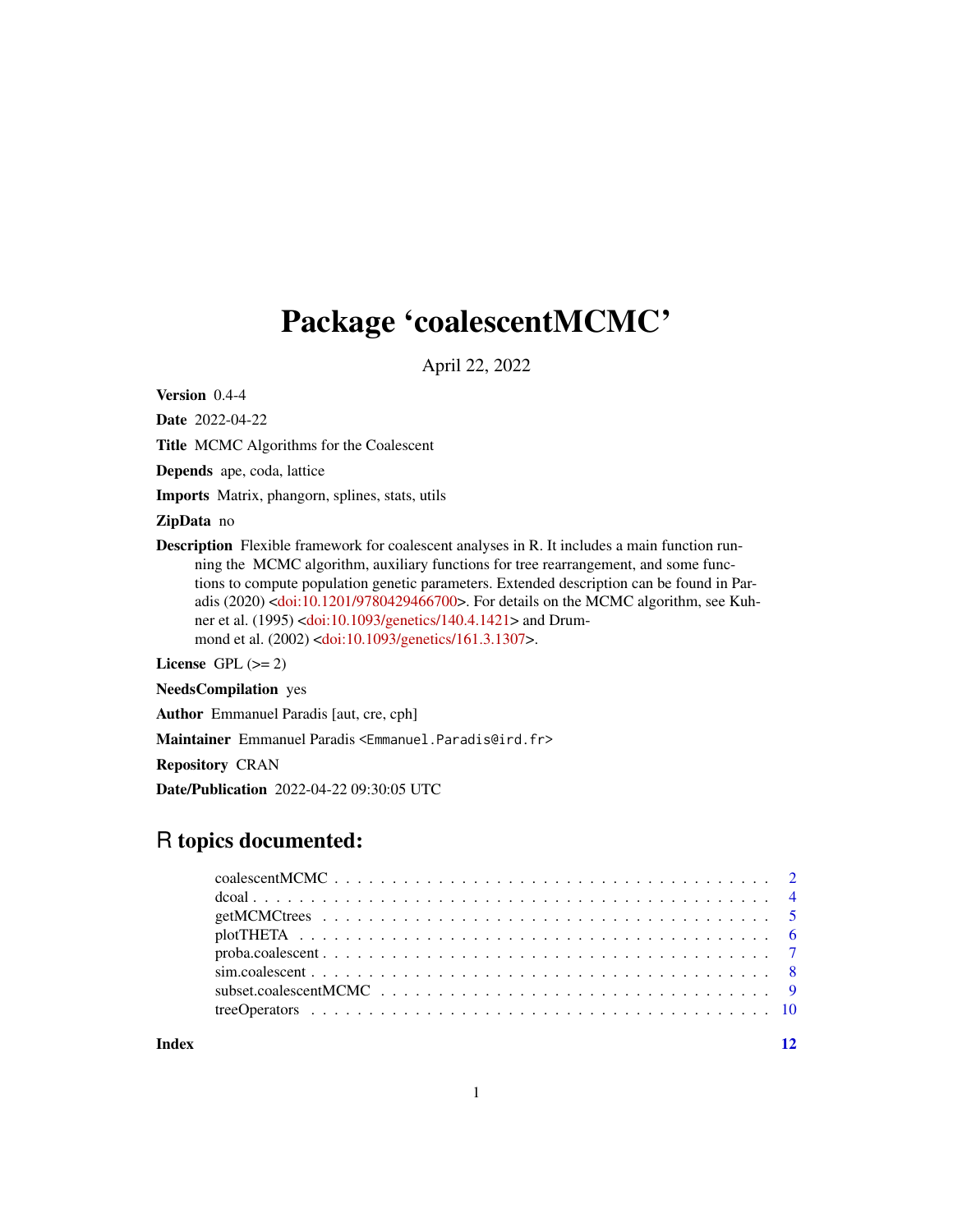# Description

These are the main function of the package to run a Markov chain Monte Carlo (MCMC) to generate a set of trees which is returned with their likelihoods, the coalescent likelihoods and the respective parameter(s).

The logLik method returns the average log-likelihood of the coalescent model. AIC, BIC, and anova use this average log-likelihood.

# Usage

```
coalescentMCMC(x, ntrees = 3000, model = "constant", tree0 = NULL,printevery = 100, degree = 1, nknots = 0,
               knot.times = NULL, moves = 1:6)
## S3 method for class 'coalescentMCMC'
logLik(object, ...)
## S3 method for class 'coalescentMCMC'
AIC(object, \dots, k = 2)
## S3 method for class 'coalescentMCMC'
BIC(object, ...)
## S3 method for class 'coalescentMCMC'
anova(object, ...)
```
#### Arguments

| $\mathsf{x}$               | a set of DNA sequences, typically an object of class "DNAbin" or "phyDat".                                                               |
|----------------------------|------------------------------------------------------------------------------------------------------------------------------------------|
| ntrees                     | the number of trees to output.                                                                                                           |
| tree0                      | the initial tree of the chain; by default, a UPGMA tree with a JC69 distance is<br>generated.                                            |
| model                      | the coalescent model to be used for resampling. By default, a constant-THETA<br>is used.                                                 |
| printevery                 | an integer specifying the frequency at which to print the numbers of trees pro-<br>posed and accepted; set to 0 to cancel all printings. |
| degree, nknots, knot.times |                                                                                                                                          |
|                            | parameters used if model $=$ "splines".                                                                                                  |
| moves                      | the tree moves used by the MCMC (see details).                                                                                           |
| $\cdots$                   | options passed to other methods.                                                                                                         |
| object                     | an bject of class "coalescentMCMC".                                                                                                      |
| k                          | the coefficient used to calculate the AIC (see AIC).                                                                                     |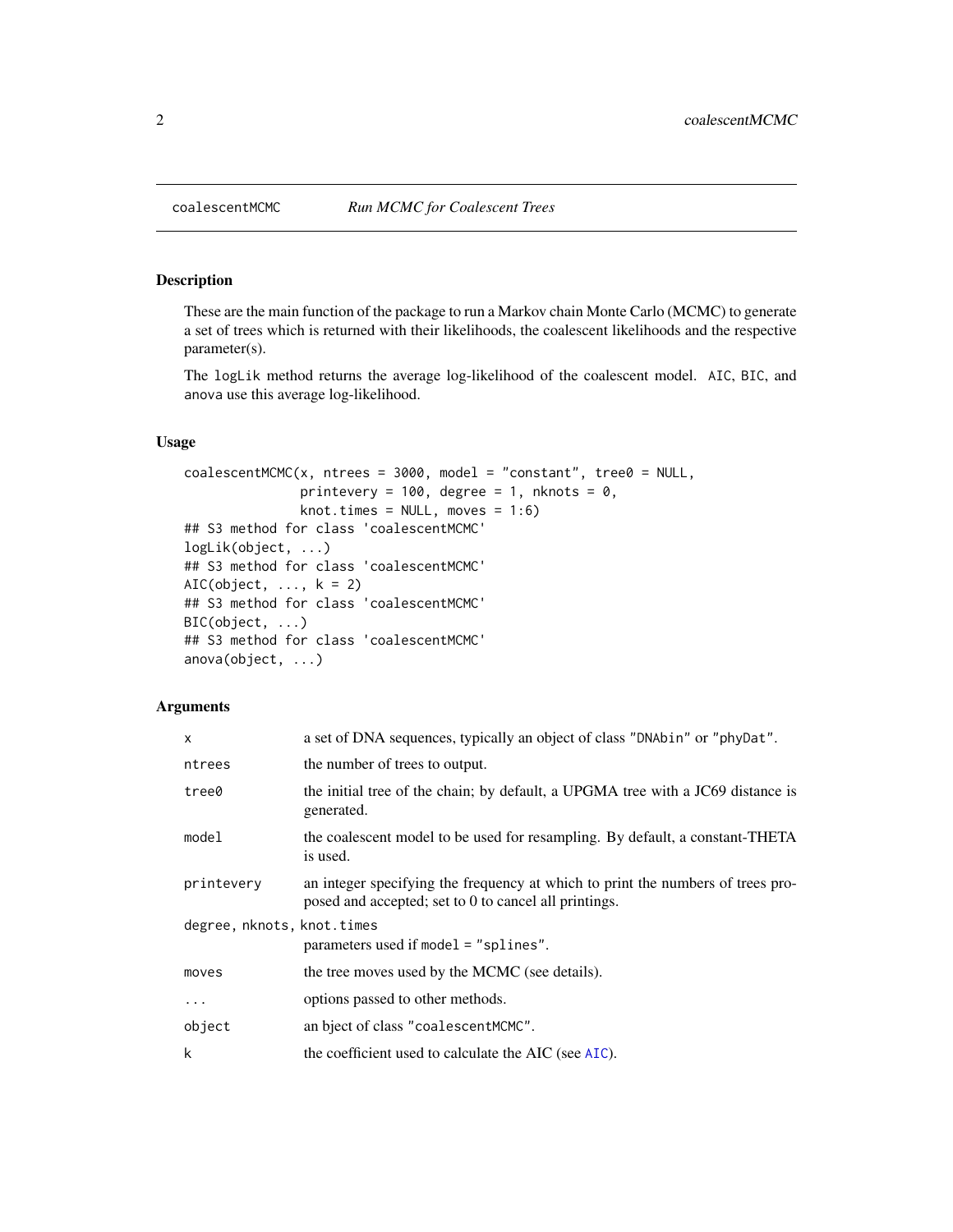## <span id="page-2-0"></span>coalescentMCMC 3

#### Details

Six tree moves are programmed and one is chosen randomly at each step of the MCMC. The steps are: (1) NeighborhoodRearrangement (Kuhner et al., 1995), (2) ScalingMove, (3) branchSwapping, (4) subtreeExchange, (5) NodeAgeMove, and (6) randomWalkThetaMu (all five from Drummond et al., 2002). In practice, it appears that in many situations moves =  $c(1,3)$  is a good selection resulting in around 50% acceptance rate.

#### Value

coalescentMCMC returns an object of class c("coalescentMCMC","coda") with the log-likelihood and the parameters of each tree.

logLik, AIC and BIC return a numeric vector.

anova return an object of class "anova".

#### Author(s)

Emmanuel Paradis

#### References

Drummond, A. J., Nicholls, G. K., Rodrigo, A. G. and Solomon, W. (2002) Estimating mutation parameters, population history and genealogy simultaneously from temporally spaced sequence data. *Genetics*, 161, 1307–1320.

Hastings, W. K. (1970) Monte Carlo sampling methods using Markov chains and their applications. *Biometrika*, 57, 97–109.

Kuhner, M. K., Yamato, J. and Felsenstein, J. (1995) Estimating effective population size and mutation rate from sequence data using Metropolis-Hastings sampling. *Genetics*, 140, 1421–1430.

#### See Also

[getMCMCtrees](#page-4-1), [dcoal](#page-3-1), [treeOperators](#page-9-1)

### Examples

```
## Not run:
data(woodmouse)
out <- coalescentMCMC(woodmouse)
plot(out)
getMCMCtrees() # returns 3000 trees
```
## End(Not run)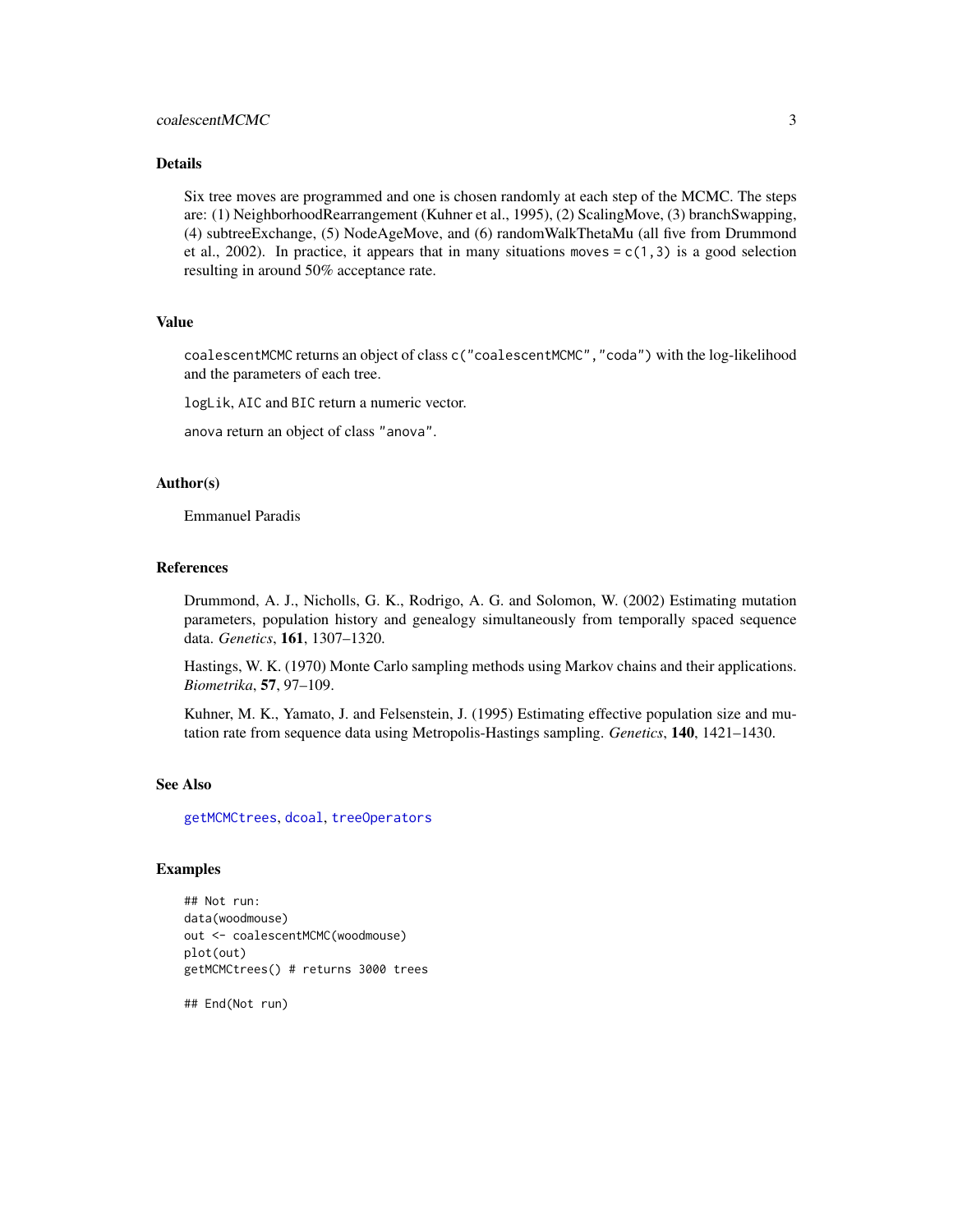#### <span id="page-3-1"></span><span id="page-3-0"></span>Description

These functions compute the (log-)likelihood values for various coalescent models, including the constant-Θ model and various time-dependent models.

# Usage

```
dcoal(bt, theta, log = FALSE)
dcoal.step(bt, theta0, theta1, tau, log = FALSE)
dcoal.linear(bt, theta0, thetaT, log = FALSE)
dcoal.time(bt, theta0, rho, log = FALSE)
dcoal.time2(bt, theta0, rho1, rho2, tau, log = FALSE)
```
# Arguments

| bt                     | a vector of coalescent times (typically from branching. times).                              |  |
|------------------------|----------------------------------------------------------------------------------------------|--|
| theta                  | population parameter THETA.                                                                  |  |
| log                    | a logical value specifying whether the probabilities should be returned log-<br>transformed. |  |
| theta0, theta1, thetaT | THETA parameter for the time-dependent models.                                               |  |
| tau                    | breakpoint in time when the parameters change.                                               |  |
|                        | rho, rho1, rho2 population (exponential) growth rates.                                       |  |

#### Details

The models are detailed in a vignette: vignette("CoalescentModels").

#### Value

a numeric vector with (log-)likelihood values.

#### Author(s)

Emmanuel Paradis

#### References

Griffiths, R. C. and Tavaré, S. (1994) Sampling theory for neutral alleles in a varying environment. *Philosophical Transactions of the Royal Society of London. Series B. Biological Sciences*, 344, 403–410.

Kuhner, M. K., Yamato, J. and Felsenstein, J. (1998) Maximum likelihood estimation of population growth rates based on the coalescent. *Genetics*, 149, 429–434.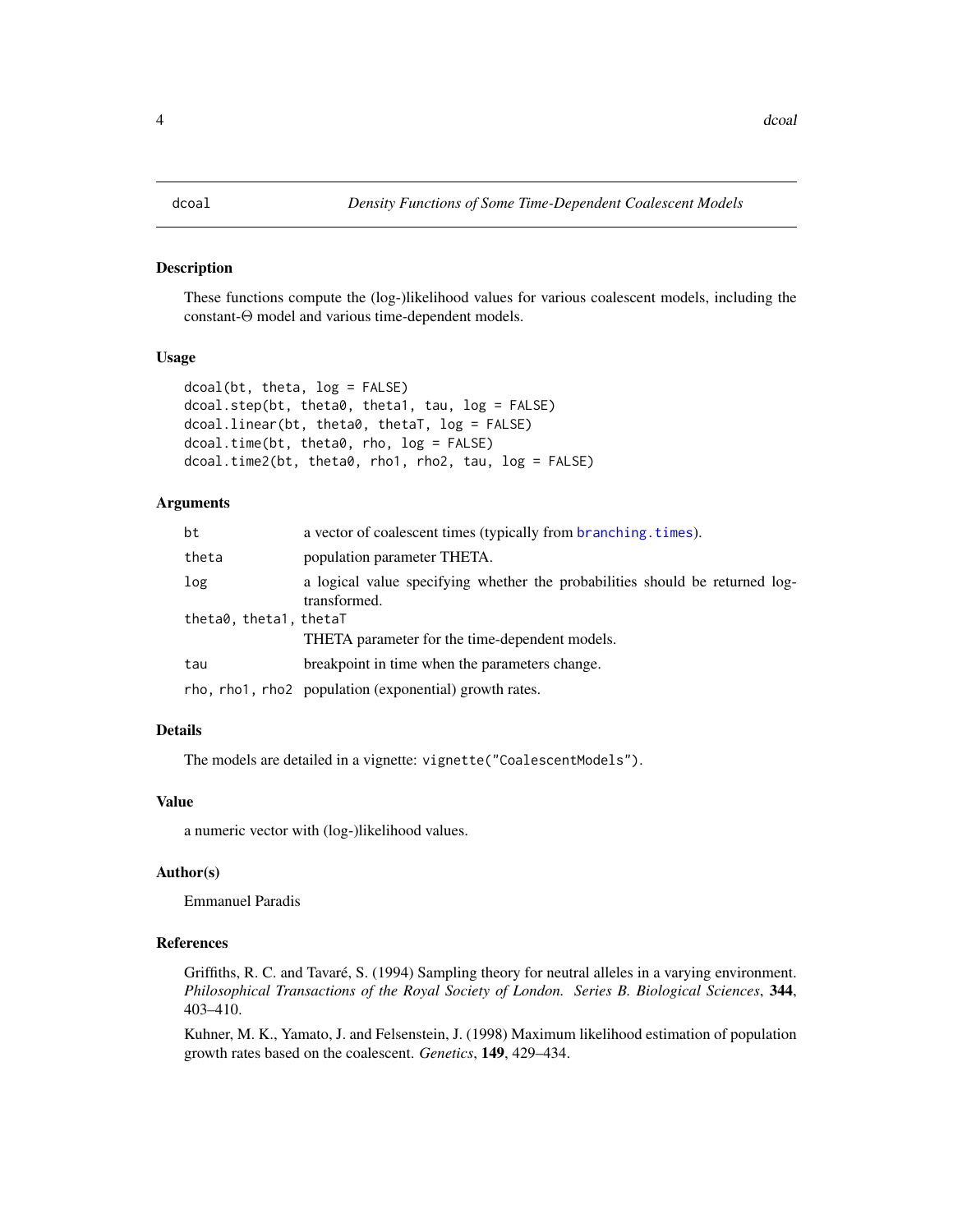# <span id="page-4-0"></span>getMCMCtrees 5

#### See Also

[coalescentMCMC](#page-1-1), [branching.times](#page-0-0)

<span id="page-4-1"></span>getMCMCtrees *Managing List of Trees From MCMC*

#### **Description**

These functions help to manage trees output from MCMCs.

getMCMCtrees extracts the trees from previous MCMC runs.

saveMCMCtrees saves the lists of trees from previous runs on the user's hard disk.

cleanMCMCtrees deletes the lists of trees from previous runs (the files possibly on the hard disk are not changed).

getLastTree extracts the last tree from a list of trees (object of class "multiPhylo").

getMCMCstats returns the summary data for the different chains run during a session.

### Usage

```
getMCMCtrees(chain = NULL)
saveMCMCtrees(destdir = ".", format = "RDS", \ldots)
cleanMCMCtrees()
getLastTree(X)
getMCMCstats()
```
#### Arguments

| chain    | an integer giving which lists of trees to extract                                                                                                  |
|----------|----------------------------------------------------------------------------------------------------------------------------------------------------|
| destdir  | a character string giving the location where to save the files; by default, this is<br>the current working directory.                              |
| format   | the format of the tree files. Three choices are possible (cae-insensitive): "RDS",<br>"Newick", "NEXUS", or any unambiguous abbreviation of these. |
| $\cdots$ | options passed to the function used to write the tree files (see below) or passed<br>to other methods.                                             |
| χ        | an bject of class "multiPhylo".                                                                                                                    |

#### Details

The list of trees is returned in a specific environment and can be extracted with getMCMCtrees.

saveMCMCtrees saves the files with, by default, the RDS format using [saveRDS](#page-0-0). If format = "Newick", [write.tree](#page-0-0) is used.; if format = "NEXUS", [write.nexus](#page-0-0) is used. Options can be passed to any of these functions with ....

getLastTree(X) is a short-cut to X[[length(X)]].

Most functions from the package coda can also be used to analyse the MCMC outputs.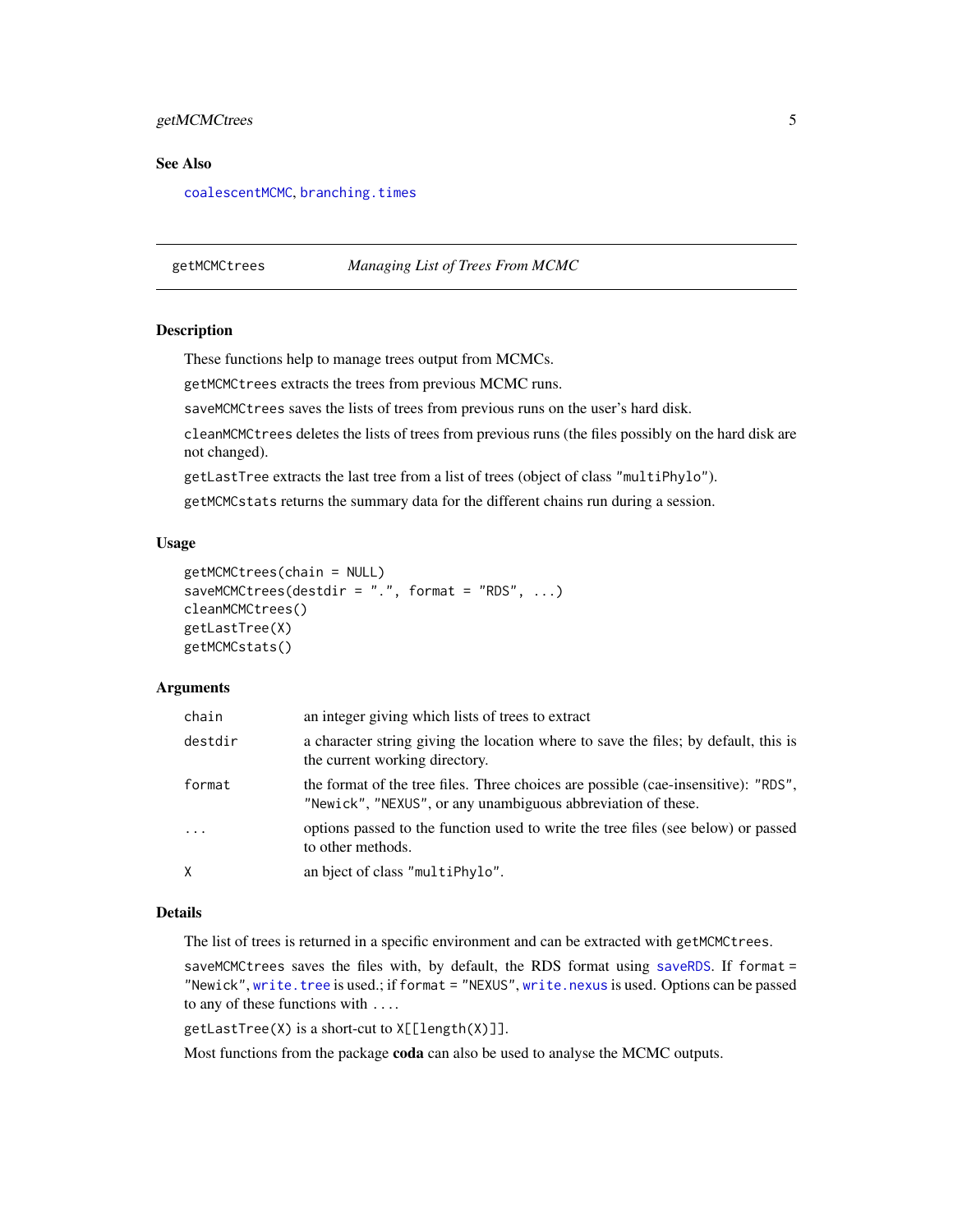<span id="page-5-0"></span>

getLastTree returns an object of class "phylo". getMCMCstats returns a data frame.

# Author(s)

Emmanuel Paradis

# See Also

[coalescentMCMC](#page-1-1), [treeOperators](#page-9-1), [subset.coalescentMCMC](#page-8-1)

plotTHETA *Plot THETA From coalescentMCMC Output*

# Description

This function plots the values of Θ predicted from model fitted with [coalescentMCMC](#page-1-1).

## Usage

```
plotTHETA(x, phy, add = FALSE, rightwards = TRUE, col = "blue",transparency = 50/length(phy), xlab = "Time",
           ylab = expression(Theta), ylim = NULL, x.scale = 1,
           y.\text{scale} = 1, \text{ show.present} = \text{TRUE}, \dots
```
# Arguments

| $\times$     | an output from.                                                                                            |
|--------------|------------------------------------------------------------------------------------------------------------|
| phy          | an object of class "phylo" or "multiPhylo".                                                                |
| add          | a logical value: whether to add the curves on an existing plot?                                            |
| rightwards   | a logical value: whether to draw the time (horizontal) axis rightwards (the de-<br>fault).                 |
| col          | the base colour of the curves.                                                                             |
| transparency | the degree of transparency of the curves.                                                                  |
| xlab, ylab   | character strings giving the labels for the x- and y-axes.                                                 |
| ylim         | a numeric vector with two values giving the limits of the y-axis (useful if several<br>curves are drawn).  |
| x.scale      | the scaling factor for the x-axis; typically, the inverse of the mutation rate.                            |
| y.scale      | the scaling factor for the y-axis; typically, the inverse of twice the mutation rate.                      |
| show.present | a logical value: whether to indicate the present in italics (near the zero coordi-<br>nate on the x-axis). |
| $\cdots$     | further arguments passed to plot.                                                                          |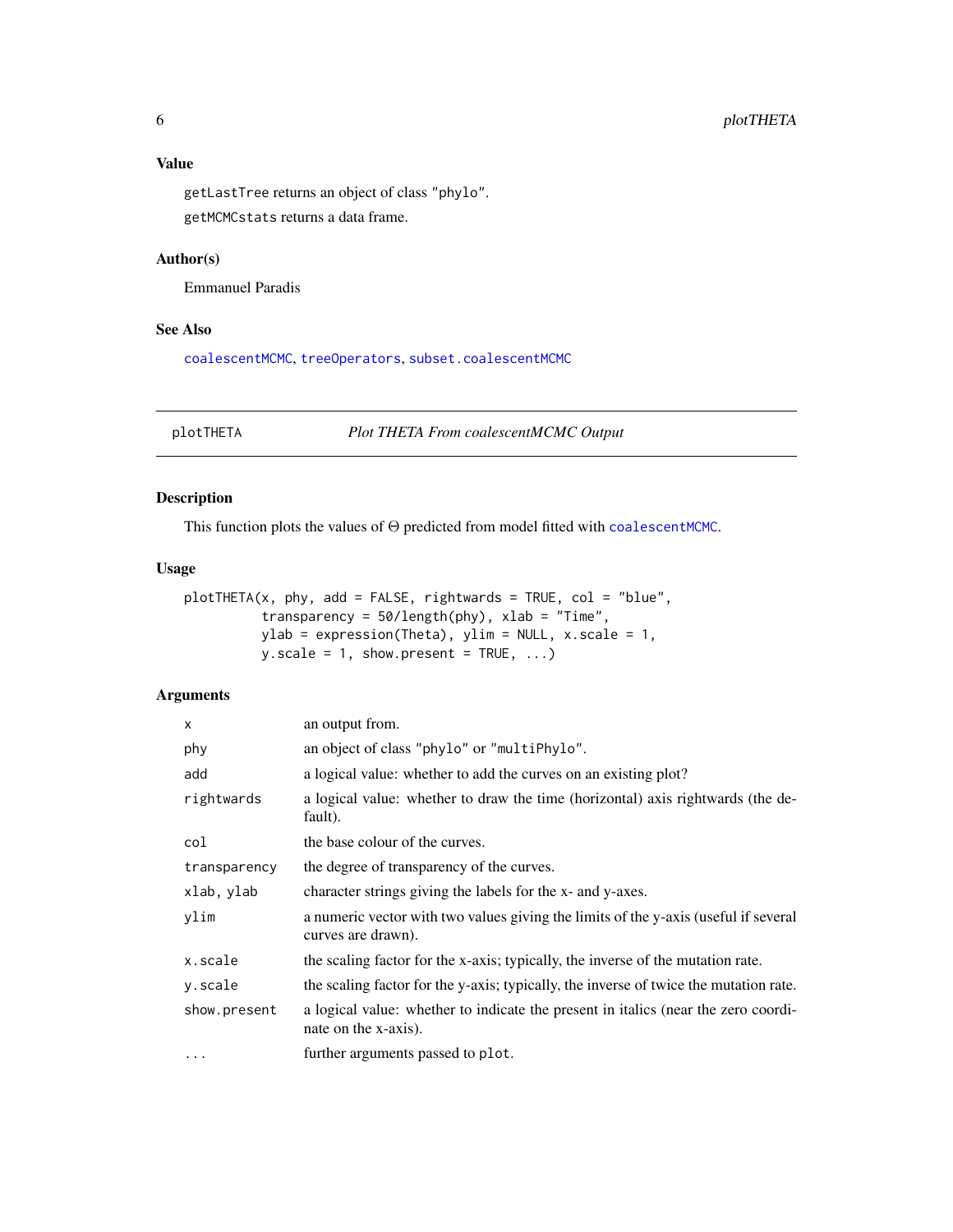# <span id="page-6-0"></span>proba.coalescent 7

# Value

NULL

# Author(s)

Emmanuel Paradis

### See Also

[coalescentMCMC](#page-1-1)

proba.coalescent *Probability of Coalescence*

#### Description

This function calculates the probability that two lineages coalesce out of a sample of size  $n$  in a population of size  $N$  after  $t$  generations.

#### Usage

 $proba.coalescent(t, N = 1e4, n = 2, exact = TRUE)$ 

#### Arguments

| t     | a vector of generations (rounded to integers if needed).                                                            |
|-------|---------------------------------------------------------------------------------------------------------------------|
| N     | the size of population $(10,000)$ by default).                                                                      |
| n     | the sample size (2 by default).                                                                                     |
| exact | a logical value specifying whether exact calculation should be done or an ap-<br>proximation (Hudson, 1991, eq. 3). |

# Author(s)

Emmanuel Paradis

### References

Hudson, R. R. (1991). Gene genealogies and the coalescent process. *Oxford Surveys in Evolutionary Biology*, 7, 1–44.

# Examples

```
proba.coalescent(1:10)
## the approximate formula doesn't work well when n is
## not small compared to N:
proba.coalescent(1, 100, 50, exact = FALSE)
proba.coalescent(1, 100, 50)
```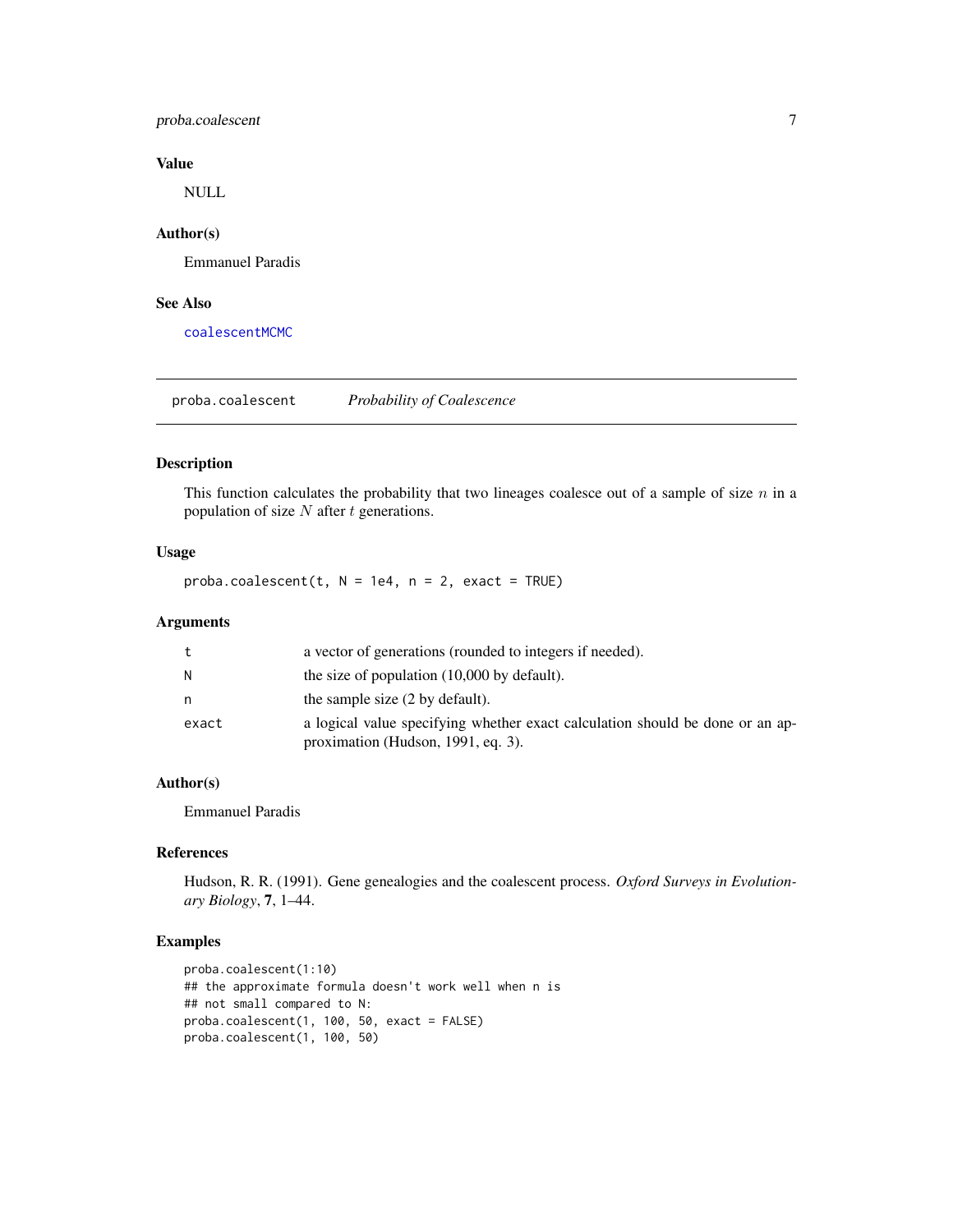<span id="page-7-0"></span>

#### Description

This is a pedagogic function to show what is the coalescent in a simple population model with discrete generations and asexual reproduction.

#### Usage

```
sim.coalescent(n = 5, TIME = 50, growth.rate = NULL, N.0 = 50, N.final = 20,
              col.lin = "grey", col.coal = "blue", pch = NULL, ...)
```
#### Arguments

| n           | the sample size.                                               |
|-------------|----------------------------------------------------------------|
| TIME        | the number of generations.                                     |
| growth.rate | the growth rate of the population.                             |
| N.0         | the initial size of the population.                            |
| N.final     | the final size of the population (i.e., at present).           |
| col.lin     | the colour used to show links of ancestry in the population.   |
| col.coal    | the colour used to show the coalescent of the $n$ individuals. |
| pch         | the symbol used to show individuals (none by default).         |
| .           | further arguments passed to points if pch is used.             |

#### Details

The simulation works along the following steps. The number of individuals at each generation is calculated. For each individual, a (unique) parent is randomly chosen at the previous generation. All individuals are then plotted and the ancestry lines are shown; the individuals are eventually ordered to avoid line-crossings. A sample of  $n$  individuals are randomly chosen from the last generation, and their shared ancestry is shown with thicker lines.

The first (oldest) generation is at the bottom, and the final (present) one is at the top of the plot.

The population size at each generation is determined from the four arguments: TIME, growth.rate, N.0, and N.final. At least three of them must be given by the user. If TIME is not given, its value is calculated with log(N.final/N.0) / growth.rate.

This code was used to make the figures in Emerson et al. (2001).

#### Author(s)

Emmanuel Paradis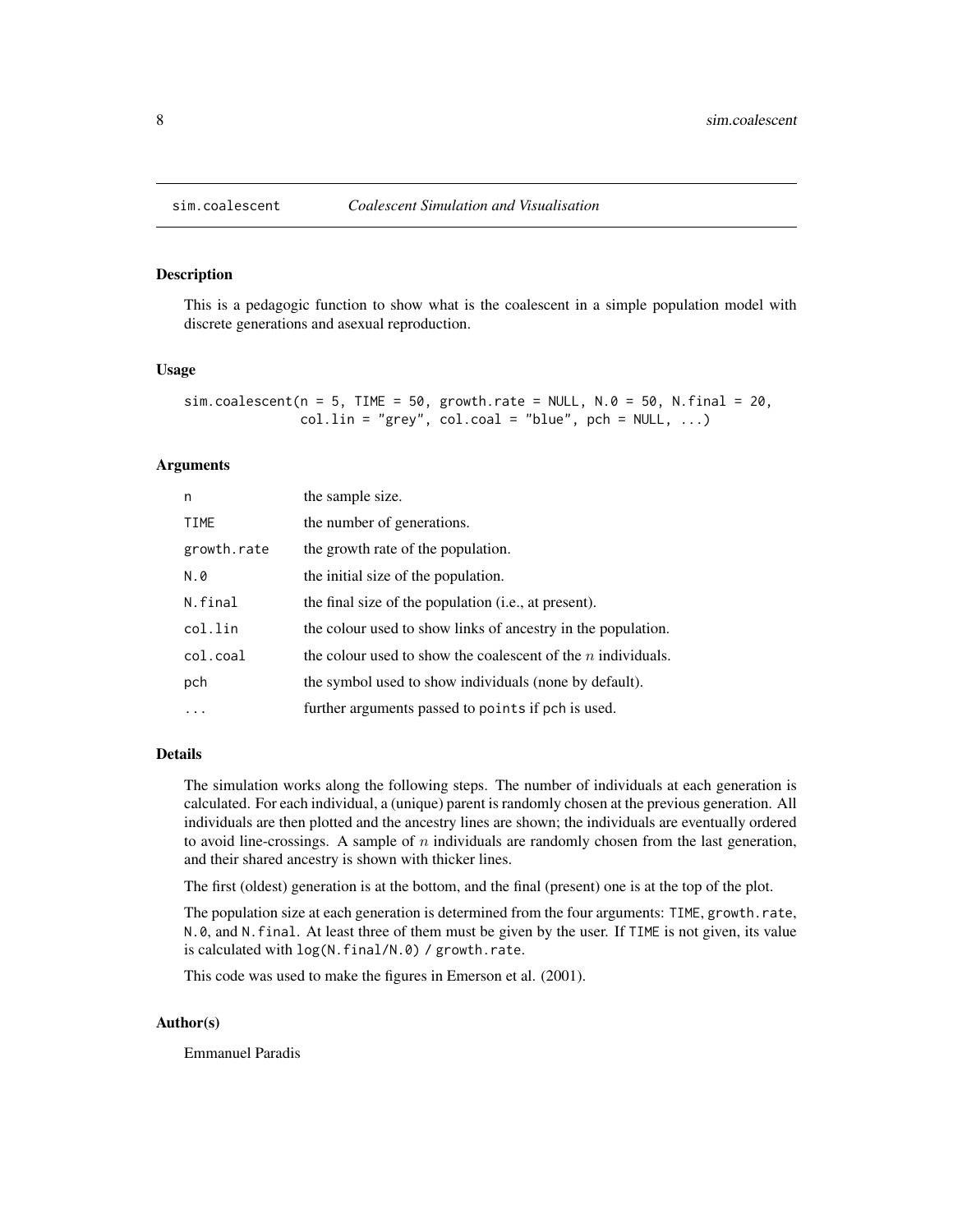# <span id="page-8-0"></span>References

Emerson, B., Paradis, E. and Thebaud, C. (2001). Revealing the demographic histories of species using DNA sequences. *Trends in Ecology and Evolution*, 16, 707–716.

# Examples

```
sim.coalescent()
sim.coalescent(N.0 = 20) # constant population size
```
<span id="page-8-1"></span>subset.coalescentMCMC *Subset MCMC Output*

#### Description

This function helps to manipulate outputs from [coalescentMCMC](#page-1-1), particularly it sets the attributes correctly (unlike if you would use [).

#### Usage

## S3 method for class 'coalescentMCMC' subset(x, burnin = 1000, thinning = 10, end = NULL,  $\ldots$ )

#### Arguments

| $\mathsf{x}$ | an object of class "coalescentMCMC".               |
|--------------|----------------------------------------------------|
| burnin       | an integer: the number of generations to drop.     |
| thinning     | an integer: the sampling frequency.                |
| end          | an integer: the generations after end are removed. |
|              | (unused)                                           |

#### Details

This function has more or less the same effect than the standard indexing operator ([). The main difference is that the attributes attached to the output from [coalescentMCMC](#page-1-1) are not lost.

The options end may help to focus on one part of the MCMC (see examples).

#### Value

an object of class "coalescentMCMC".

#### **Note**

The default values of burnin and thinning are only indicative: it is recommended to use functions in the package coda to help find appropriate values (see examples).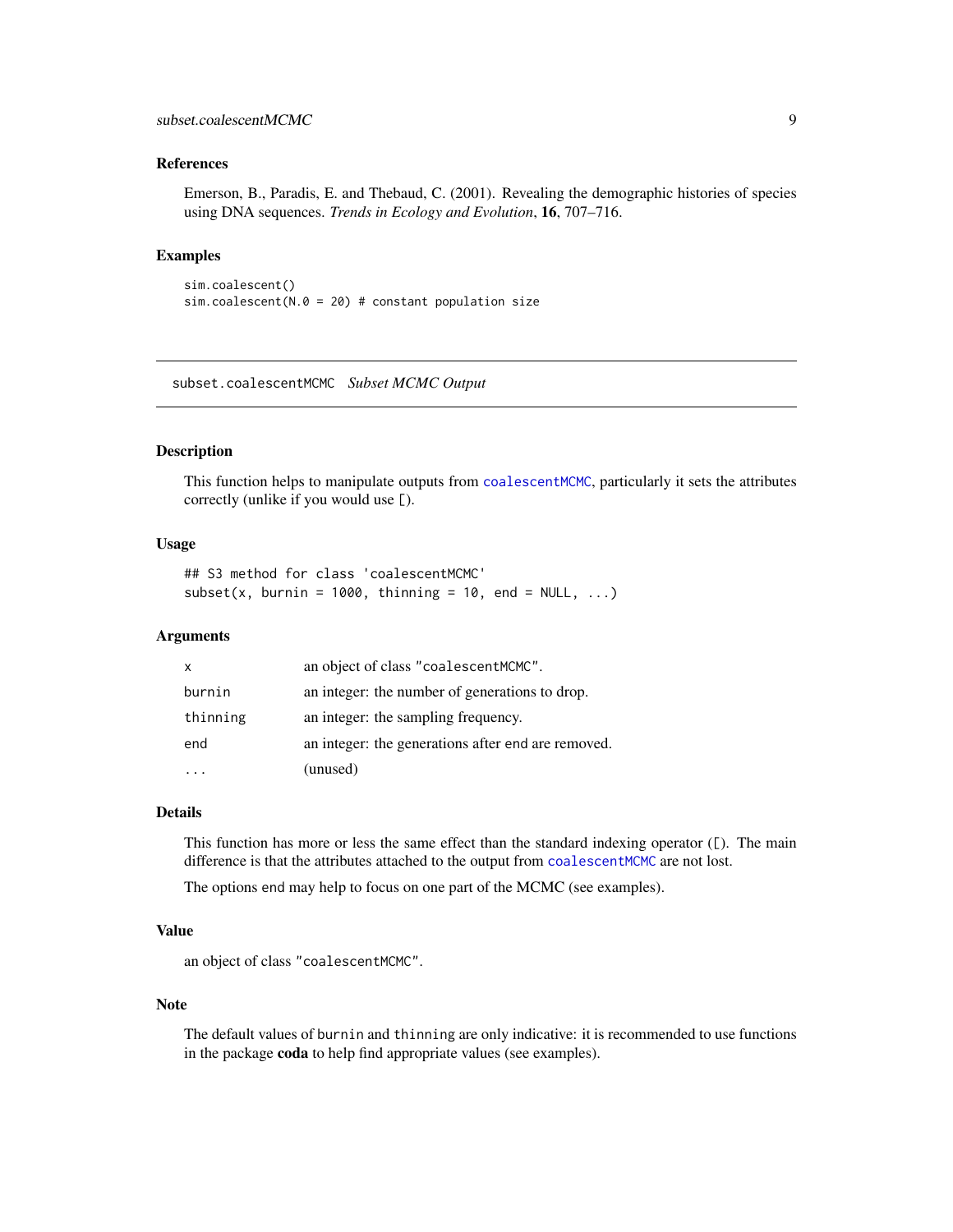#### <span id="page-9-0"></span>Author(s)

Emmanuel Paradis

# See Also

[acfplot](#page-0-0), [effectiveSize](#page-0-0)

# Examples

```
## Not run:
data(woodmouse)
res <- coalescentMCMC(woodmouse, 1e6, moves = c(1, 3)) # ~ 1 hr
plot(res) # surely hard to read
plot(subset(res, end = 1e3)) # plot only the first 1000 generations
acfplot(res)
acfplot(subset(res, 1e4, 100))
## End(Not run)
```
<span id="page-9-1"></span>treeOperators *Trees Operators for Running MCMC*

#### Description

These functions provide tools for tree rearrangement to be used as operators in a MCMC run.

#### Usage

```
NeighborhoodRearrangement(phy, n, THETA, brtimes)
TipInterchange(phy, n)
```
# Arguments

| phy     | a tree of class "phylo".                               |
|---------|--------------------------------------------------------|
| n       | the number of tips in phy.                             |
| THETA   | The estimate of $\Theta$ for phy at the node 'target'. |
| brtimes | the branching times of phy.                            |

# Details

NeighborhoodRearrangement performs a rearrangement as described by Kuhner et al. (1995).

TipInterchange interchanges two tips under the condition that they are not sisters.

EdgeLengthJittering alters the branch lengths by adding a random value from a uniform distribution defined by range(phy\$edge.length) (the ultrametric nature of the tree is conserved).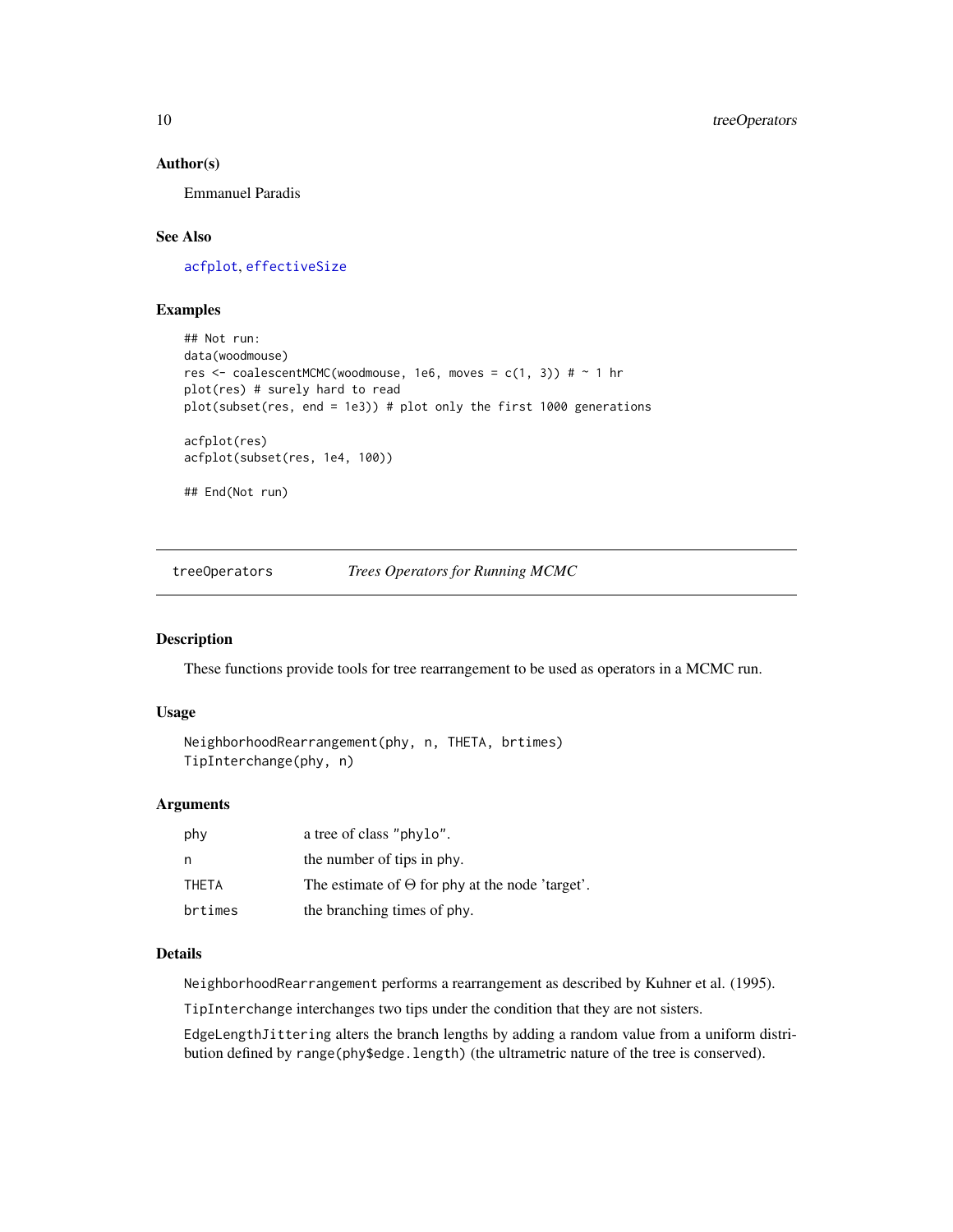# <span id="page-10-0"></span>treeOperators 11

# Value

an object of class "phylo".

# Author(s)

Emmanuel Paradis

# References

Kuhner, M. K., Yamato, J. and Felsenstein, J. (1995) Estimating effective population size and mutation rate from sequence data using Metropolis-Hastings sampling. *Genetics*, 140, 1421–1430.

# See Also

[coalescentMCMC](#page-1-1), [dcoal](#page-3-1)

# Examples

```
tr < -rcoal(10)ts <- NeighborhoodRearrangement(tr, 10, 1, branching.times(tr))
layout(matrix(1:2, 2))
plot(tr); plot(ts)
layout(1)
```